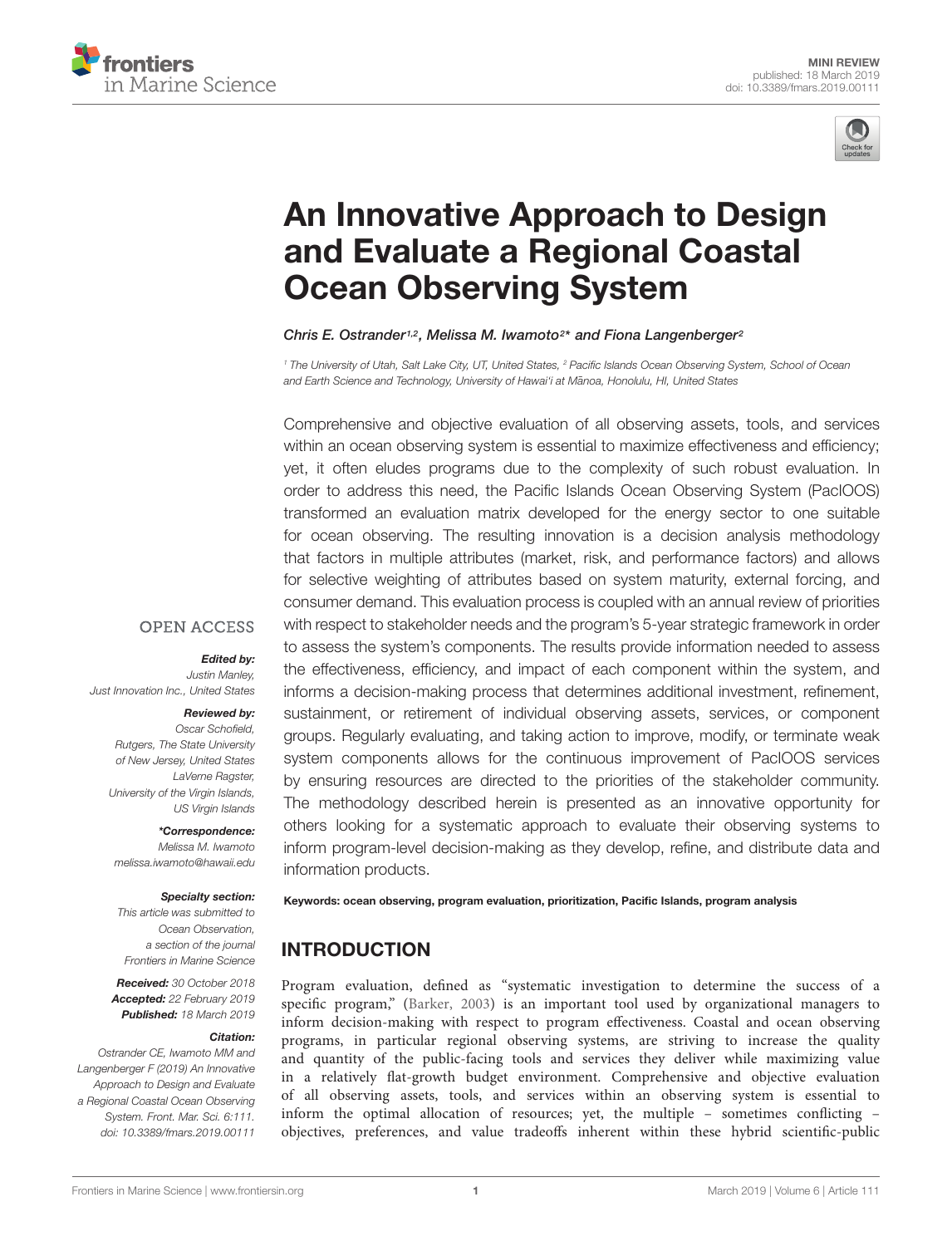service programs necessitate a complex evaluation protocol that often eludes observing systems.

Federal disinvestment in Research and Development in the years following the Great Recession have resulted in consistently flat budgets for ocean observing programs nation-wide. Level funding, while more desirable than actual funding cuts, still results in a need to make tough decisions with regard to resource allocation. In a typical year, program costs increase for salaries, wages, and fringe benefits, and buying power decreases due to inflation. In other years, negotiated indirect cost rates increase, resulting in what is in effect, a direct cut to the program. While horizontal cuts can help alleviate the impacts for some time, there is a tipping point in budgets when system services cannot operate effectively; requiring the consideration of vertical (whole service) cuts. In 2012, Pacific Islands Ocean Observing System (PacIOOS), the first federally certified regional component of the U.S. Integrated Ocean Observing System (IOOS®; [Ostrander](#page-6-1) [and Lautenbacher,](#page-6-1) [2015\)](#page-6-1) started to reach this tipping point, and vertical cuts needed to be considered. The PacIOOS management team and Governing Council agreed that an objective method to evaluate the various components was necessary. In order to better assess program effectiveness and inform the allocation of annual and future investment, PacIOOS transformed an evaluation matrix developed for the energy sector [\(Waganer,](#page-6-2) [1998;](#page-6-2) [Waganer](#page-6-3) [and the ARIES Team,](#page-6-3) [2000\)](#page-6-3) to one suitable for a coastal ocean observing system.

The resulting innovation is a decision analysis methodology that factors in multiple attributes (e.g., market, risk, economic, and performance factors) and allows for selective weighting of attributes based on system maturity, external forcing, and consumer demand. In 2013, PacIOOS began utilizing this evaluation process coupled with an annual review of stakeholder priorities and the program's 5-year strategic framework to assess the system's components. The results provide information to analyze the effectiveness, efficiency, and impact of each component within the system and inform a decision-making process that determines additional investment, refinement, sustainment, or retirement of individual observing assets, services, or component groups.

Regularly evaluating and taking action to improve, modify, or terminate weak system components allows for the continuous improvement of PacIOOS services by availing limited resources to address the evolving priorities of stakeholders. The methodology described herein is presented as an innovative opportunity for others looking for a systematic approach to evaluate their observing systems to inform program-level decision-making as they develop, refine, and distribute timely, accurate, and reliable data and information products.

## INNOVATING AN EFFECTIVE DECISION ANALYSIS METHODOLOGY

## Evaluation Attributes

In order to ensure a balanced appraisal of diverse PacIOOS services (e.g., high-frequency radars, wave buoys, data systems, outreach programs, etc.), the program requires a decision

analysis methodology that factors in multiple attributes and allows for selective weighting of attributes based on enterprise maturity and external forcing. Review of modern evaluation systems in corporate and non-profit systems [\(Conley,](#page-6-4) [1987;](#page-6-4) [Keeney and Raiffa,](#page-6-5) [1993;](#page-6-5) [Waganer,](#page-6-2) [1998;](#page-6-2) [Wholey et al.,](#page-6-6) [2010\)](#page-6-6) yields numerous potential attributes an enterprise can consider when evaluating service effectiveness. Due to the perceived importance of the decision makers, the identification of attributes for evaluating, and the weighting of those attributes may be somewhat subjective; however, chosen attributes are valuable not only for a consistent annual review but also for the analysis of trends over multiple evaluation cycles.

Market, risk, and economic factors were considered in the selection of evaluation attributes for PacIOOS. Market factors help determine the potential for each service to fulfill a needed role among stakeholders, while economic considerations allow for the review of competing services, resource commitment, and future cost considerations. Risk is assessed in the return on capital, maturity of the service, annual resource requirements, and independent performance of the assessed service.

A sample of the attributes gleaned from systems examined [\(Conley,](#page-6-4) [1987;](#page-6-4) [Keeney and Raiffa,](#page-6-5) [1993;](#page-6-5) [Waganer,](#page-6-2) [1998;](#page-6-2) [Wholey et al.,](#page-6-6) [2010\)](#page-6-6) but not selected by PacIOOS for evaluation purposes include the following: liquidity; time to market; leverage (debt); profit; policy landscape; public perception; revenue diversity; prestige; competitiveness; return on investment; depletion of valued resource; supply chain dependence; environmental impact. As evidenced by this list, even in commercial models, revenue and other economic factors are not the only attributes of interest when evaluating success of a company or a system. The institutional vision, mission, and values, or guiding principles, of an organization provide the foundation by which that organization should be measured and evaluated. PacIOOS' core vision, mission, and guiding principles are the framework that informed which attributes to employ for this evaluation process. The attributes selected by PacIOOS for use in the evaluation of each program service are described below.

#### Need

Has the service been identified by stakeholders as critical and desired? If so, does a large and diverse (geography, organization type, interest sector) cohort of the stakeholder community desire the service?

#### **Uniqueness**

Do any other providers deliver a similar or identical service to stakeholders in the PacIOOS region? If so, does the similar service provide a greater, lesser, or same level of utility?

#### **Potential**

Is this service, as intended, conceived, and fully applied likely to significantly improve the health, safety, economy, or environment of stakeholders in the region?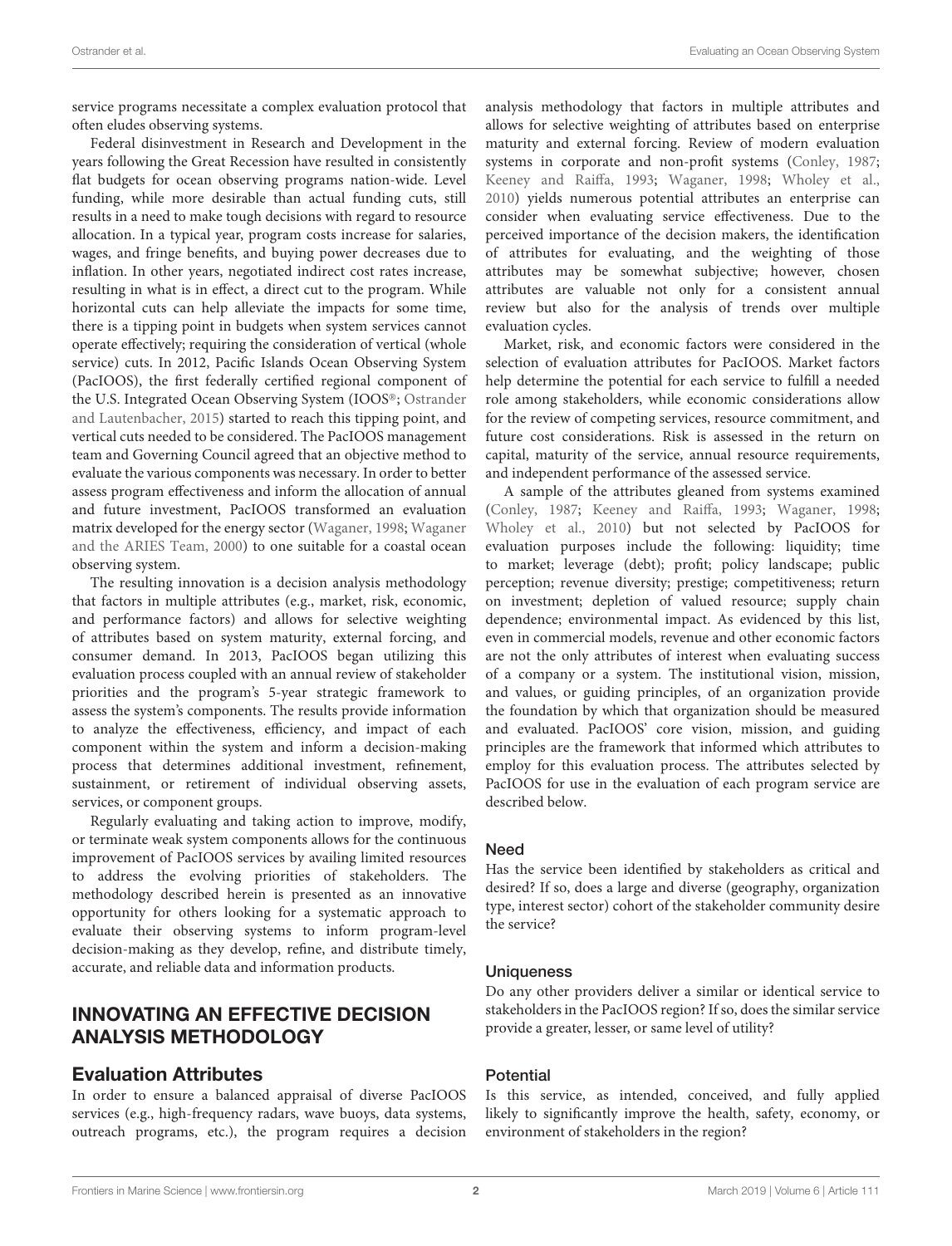#### Financial Capital

Is the current funding of service operation, per year to maintain operations (not including recapitalization), sufficient for stable operation of the service?

#### Human Capital

Does the service require a significant commitment of human capital above those individuals required for direct operations and maintenance (i.e., does it need individuals from other enterprise components like data management, outreach, executive leadership) to continue operation?

#### Integration

Is the service part of a regional, national, or global network of complementary services (e.g., sole regional node within the United States national high frequency radar network)? If so, is it a critical component within the larger network? Also, has the service been integrated into the operations of local stakeholders (e.g., wave buoy data used to inform a National Weather Service surf forecast) and/or into other program operations (e.g., high frequency radar data ingested into regional ocean model)?

#### Technical Maturity

Does the service need improvement to function as intended? Is the technology still under development?

#### **Saturation**

Does the entire identified stakeholder base utilize the service? Can more customers be identified to utilize the service?

#### Required Service

Is the service required through an agreement maintained with a partner (i.e., service contract), a core part of the national IOOS<sup>®</sup> program, and/or the recipient of directed federal resources (e.g., supplemental appropriation to purchase specific equipment)?

#### Incremental Cost

Does the service need to be repaired, recapitalized, or is further investment needed?

#### **Performance**

Is the service reliable? How often is the service unavailable per year?

## Scoring

The program's executive leadership and board assigned attribute weights to each attribute (ranging 1–3), based on their perception of the importance of each attribute to the total assessment of the program. Specific attribute values for each service are scored on a scale ranging from 1 (lowest score) to 5 (highest score), based on an established rubric for each attribute. The assignment of clear attribute values, and consistent use of them, is an important step toward removing subjectivity from the annual evaluation process and helping ensure a higher degree of consistency between annual cycles, evaluators, and funding scenarios.

For example, the first attribute in the evaluation is Need. The evaluators assign a score under Need for each program service evaluated based on the following rubric:

#### **Need**

Has the service been identified by stakeholders as critical and desired? Does a large and diverse (geography, organization type, interest sector) cohort of the stakeholder community desire the service?

- (1) No desire for service has been identified within stakeholder community.
- (2) Service is viewed as "nice to have" by some but not considered to be critical by any.
- (3) Service is desired by a diverse set of stakeholders, and has the potential to become critical to their operations.
- (4) Service has been identified as a critical tool for a small set of the stakeholder community.
- (5) A large and diverse stakeholder base identifies the service as critical.

For PacIOOS, the wave buoy program typically scores a 5 under Need, as there are numerous and diverse stakeholders that identify the information these assets provide across our region as critical. Stakeholders include, but are not limited to, the National Weather Service, the United States Coast Guard, the United States Navy, natural resource managers, university researchers, ocean engineers, commercial fishermen, and recreational ocean users. Through stakeholder engagement, surveys, and other feedback received, it is clear that the wave buoys aid all of these stakeholders by providing real-time information that is deemed critical for their decision-making needs.

After the attributes and weights are established, an additive utility theory methodology is used to quantitatively evaluate each service. Additive, as opposed to a multiplicative utility function, was chosen for this process as a score of zero under any attribute would return a total score of zero under a multiplicative function. Multiplicative scoring might be appropriate if all aspects of the enterprise were fully developed; however, enterprise maturity and continual evolution of PacIOOS services necessitates careful and objective consideration of services that are under development. Using an additive utility function will partially penalize developing services, but not eliminate them from further consideration [\(Waganer and the ARIES Team,](#page-6-3) [2000\)](#page-6-3).

The score for each service within the program is determined by summing, across all attributes, the product of the weight and value for each attribute. The weighted score calculation, illustrated below as an equation, has the potential to produce scores ranging from 0 to 210. **[Table 1](#page-3-0)** provides a complete example calculation of a weighted score for a PacIOOS service.

$$
Score \sum_{n=1}^{14} Weight_n \ Value_n
$$

As noted in the previous section, while the assigned weights might seem arbitrary, both the weights and the rubric remain consistent across time. This allows for the opportunity to examine each individual service as well as the overall system performance from year to year and over time.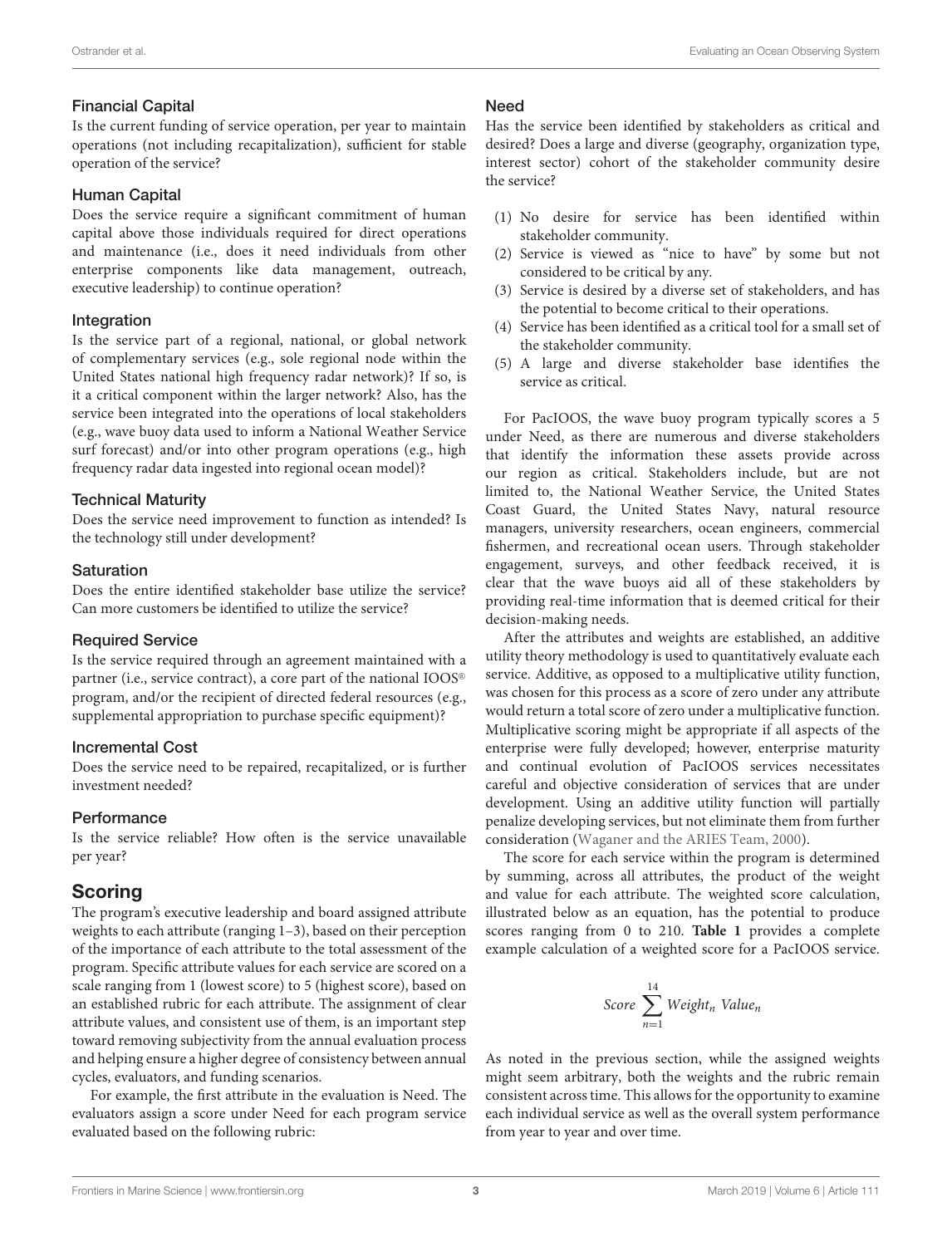#### Decision-Making

The resulting assignment of annual scores for each PacIOOS service is a major component of an established review process to inform program-level decision-making, but it is not the only component of the process. Stakeholder needs and priorities garnered during ongoing engagement, realities of current capacities of the program and across the region, and the program's 5-year strategic framework are also essential pieces of this matrix. PacIOOS' Governing Council, other signatory partners, and PacIOOS staff and researchers all inform the goals and objectives within the 5-year strategic framework. In this manner, they also help inform the annual decisionmaking of the program.

If a tool or service is found to be less successful during evaluation, this is the opportunity for an in-depth qualitative analysis to examine the reasoning behind the result. PacIOOS management explores the potential for the low-scoring service to improve with the allocation of additional resources (e.g., funding, staff time, outreach, etc.), or if there are opportunities to modify the service in some manner to bring it to the next level. If so, and internal resources are available to make such improvements or modifications, then the necessary adjustments to effort and funding are implemented as part of the program. If internal resources are not available to enhance or modify the component as needed, management examines opportunities for external resources to support the desired changes. Where feasible, the program helps to secure such external resources to facilitate the improvement of the service for the enhanced benefit of stakeholders. If external resources are not available, the program may examine if a partner organization has the capacity to improve upon it, or operate the service. If there are no such options, the resulting decision may be to discontinue the service. In other cases, when the program cannot identify opportunities to modify a low-scoring service in order to improve its performance, this is also a signal to the program to seriously consider discontinuing the service.

This inquiry process helps to ensure the continuation of successful services, the refinement or reinvestment in developing services, and the termination or transfer of underperforming services. Indeed, PacIOOS has employed this methodology to inform difficult decisions such as vertical cuts, refinement of service aim, and bolstering support for other components. As illustrated in **[Figure 1](#page-4-0)**, this decision-making process ensures the outcomes of the evaluation scoring are both incorporated into and informed by ongoing stakeholder engagement, longterm strategic goals and objectives, and the regional context of the program. Inter-annual consideration of service scores, by attribute, allows PacIOOS to regularly evaluate program success toward achieving maximum service value.

## Utilizing Evaluation Results to Improve: PacIOOS Examples

In 2014, following 2 years of annual evaluation, PacIOOS implemented its first vertical cut. There were two services that year that scored much lower than the other services evaluated. At this point, the qualitative review (see **[Figure 1](#page-4-0)**) was

| $\infty$<br>₹<br>TABLE 1 Example calculation of a weighted score for a PacIOOS service. | $\supseteq$<br>LO<br>Ń | $\overline{ }$<br>$\infty$ | 잎 | S<br>S | $\infty$<br>4 | Need Uniqueness Potential Financial capital Human capital Integration Technical maturity Saturation Required service Incremental cost Performance Weighted sum<br>S<br>S |
|-----------------------------------------------------------------------------------------|------------------------|----------------------------|---|--------|---------------|--------------------------------------------------------------------------------------------------------------------------------------------------------------------------|
|                                                                                         |                        |                            |   |        |               |                                                                                                                                                                          |

<span id="page-3-0"></span>

|  |  | Frontiers in Marine Science   www.frontiersin.org |  |
|--|--|---------------------------------------------------|--|
|  |  |                                                   |  |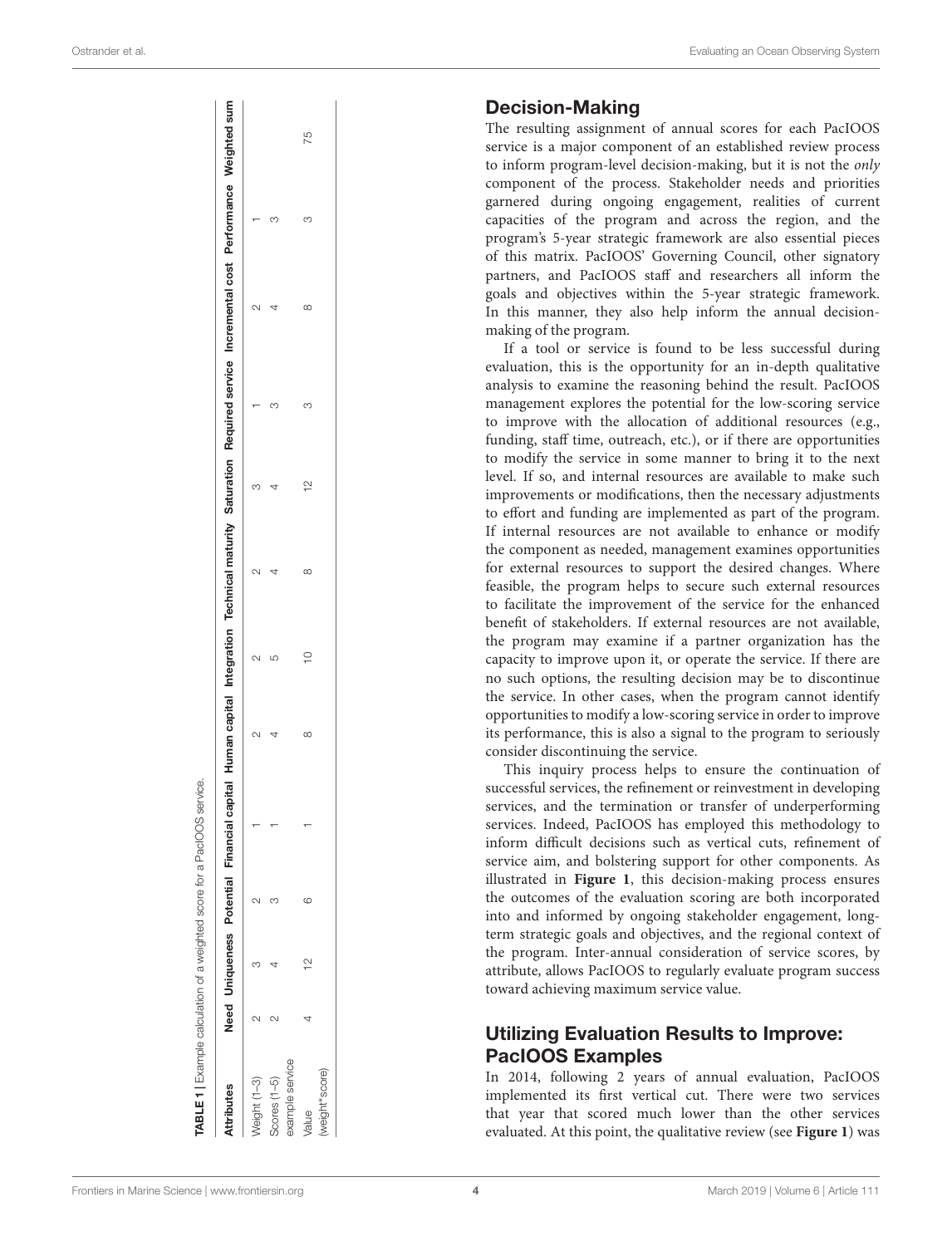

<span id="page-4-0"></span>employed. For service A, it was clear that additional resources would not improve the service performance. Rather, it was a situation in which assets inherited from a partner served a very localized (almost individual researcher) need, at a high relative cost, and were poorly aligned with both the strategic goals of the program and the defined needs of the broad stakeholder community. Relevant federal and local partners viewed the assets as "nice to have" but not critical and were not interested in providing additional support, leading PacIOOS to discontinue funding service A.

For the other low scoring service, labeled here as service B, in depth discussions with staff, researchers, leadership, and regional

liaisons highlighted some significant aspects of the issue. While some of the assets within service B were of value to stakeholders, a few were underutilized and performing so poorly that they were bringing the assessment of the whole service down. However, the assets within service B addressed a long-term strategic goal of the program: increasing observational coverage across the region geographically. In addition, it had the potential to help address a strategic objective to foster the capabilities for ocean observing in the Insular Pacific and to address identified needs of stakeholders. Similar to service A, it did not seem that additional resources alone would improve the service. The team then asked whether the service could be modified in some way to improve it. After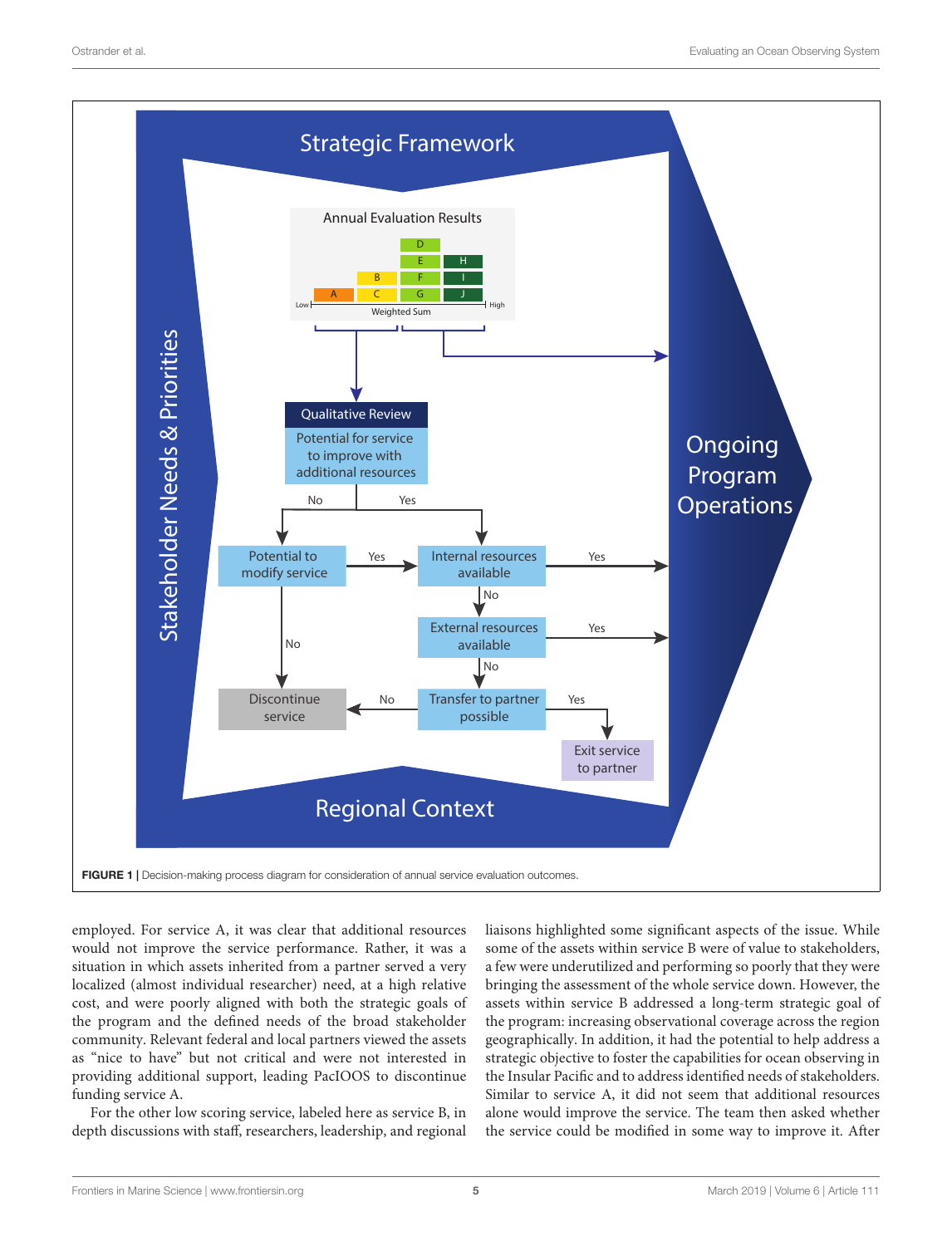examining numerous options within the larger context of the program's guiding principles (i.e., culturally rooted, stakeholderdriven, collaborative, science-based, and accessible) and the longterm strategic goals and objectives, leadership implemented a pilot project by removing the instruments from the two worst performing sites and making them available to shorter-term (6 months to 2 years) projects of program partners, along with training of how to maintain and operate the instrument and data management support. This pilot project has become successful in terms of forging new partnerships, helping address stakeholder needs, increasing capacity in the region, and communicating the benefits of ocean observing in general, and PacIOOS specifically – aligning well with the values and goals of the program.

Four years later, this small instrument loaner program has aided five different partners serving stakeholder needs across locations in Hawai'i, The Federated States of Micronesia, Palmyra Atoll, and Palau. The low evaluation score in the case of service B objectively shed light on a weakness within the program and provided an opportunity to examine its potential for improvement. In the end, the team was able to improve it through modification, thereby lifting up the entire service.

These examples highlight the importance of evaluation within a clearly defined program mission – and strategic plan that guides action toward specific program goals. The evaluation is set up with the assumption that an organization's structure is already built upon a foundation of a strong vision, mission, guiding principles, and strategic goals. However, these specific values, guiding principles, and goals will certainly vary among observing systems to some degree. A low evaluation score does not automatically mean a service should be discontinued, but it does signal the need for a deeper discussion about the goals of the service, the goals and values of the program, and options for making both of them better.

## SUMMARY

While optimal program effectiveness is a rather subjective goal, there are tools for evaluation and decision-making to help managers and leaders arrive at relatively objective conclusions. This paper describes an innovative approach that PacIOOS' leadership and management refined and adopted in order to account for market, risk, economic, and performance factors as they collaborate to sustain and enhance a regional coastal and ocean observing system that addresses stakeholder needs.

Once the evaluation tool is established, personnel that are intimately familiar with all aspects of the program and its various tools and services utilize it to provide a more objective base to inform their decision-making. Paired with other programmatic and stakeholder knowledge, evaluation results can be used to ensure a program remains relevant, forward looking, and effective.

Ocean observing systems across the globe, including at all scales from deep ocean to coastal waters, share a common vision to help improve the lives and livelihoods of people and communities. We encourage those in the coastal and ocean observing world to continue to think about how they can have

a greater impact on the varied stakeholders in their respective communities, regions, states, and nations. Indeed, in ocean observing, stakeholder needs, observing and data management technologies, program capacities, and more continuously evolve. In order to remain relevant to stakeholders and partners and be as effective as possible, observing systems need to evaluate how they allocate limited resources. As such, this process is helpful for developing as well as more mature programs. It is never too late to evaluate and reassess a program's success, however, it may be defined.

Pacific Islands Ocean Observing System has benefited from this methodology over the past 6 years, and we hope it may inspire or help others that are looking for a way to measure the effectiveness (however, they define it) of their various components or efforts and utilize those outputs to inform programmatic decision-making. Although the specific attributes chosen might not be the same ones that another ocean observing system prefers to use, the framework of how to refine and employ such a methodology may prove beneficial.

This methodology also highlights the value of looking to other industries or organizational frameworks for potentially innovative ideas that may translate to coastal and ocean observing systems. While it may not be optimal to always take a corporate mentality when operating an observing system, there are lessons to be learned and tools that can be adjusted to accommodate for other needs and circumstances. Transforming tools made for others to fit the needs of ocean observing can save resources, improve efficiency, and ultimately, increase the benefits to society.

## AUTHOR CONTRIBUTIONS

CO conceived and designed the evaluation process. CO, MI, and FL refined the process. MI organized the development of the manuscript and, with CO, contributed the language that served as the foundation of the manuscript. FL designed the figures and tables. All authors contributed to manuscript revision and have read and approved the submitted version.

## FUNDING

The development and ongoing utilization of the decision analysis methodology herein was developed by PacIOOS under funding from the National Oceanic and Atmospheric Administration via IOOS® Awards #NA11NOS0120039, "Developing the Pacific Islands Ocean Observing System" and #NA16NOS0120024, "Enhancing and Sustaining the Pacific Islands Ocean Observing System."

## ACKNOWLEDGMENTS

The authors acknowledge current and former members of the PacIOOS Governing Council who, through their leadership in the advancement of the PacIOOS, have greatly contributed to the evolution of the evaluation process detailed herein.